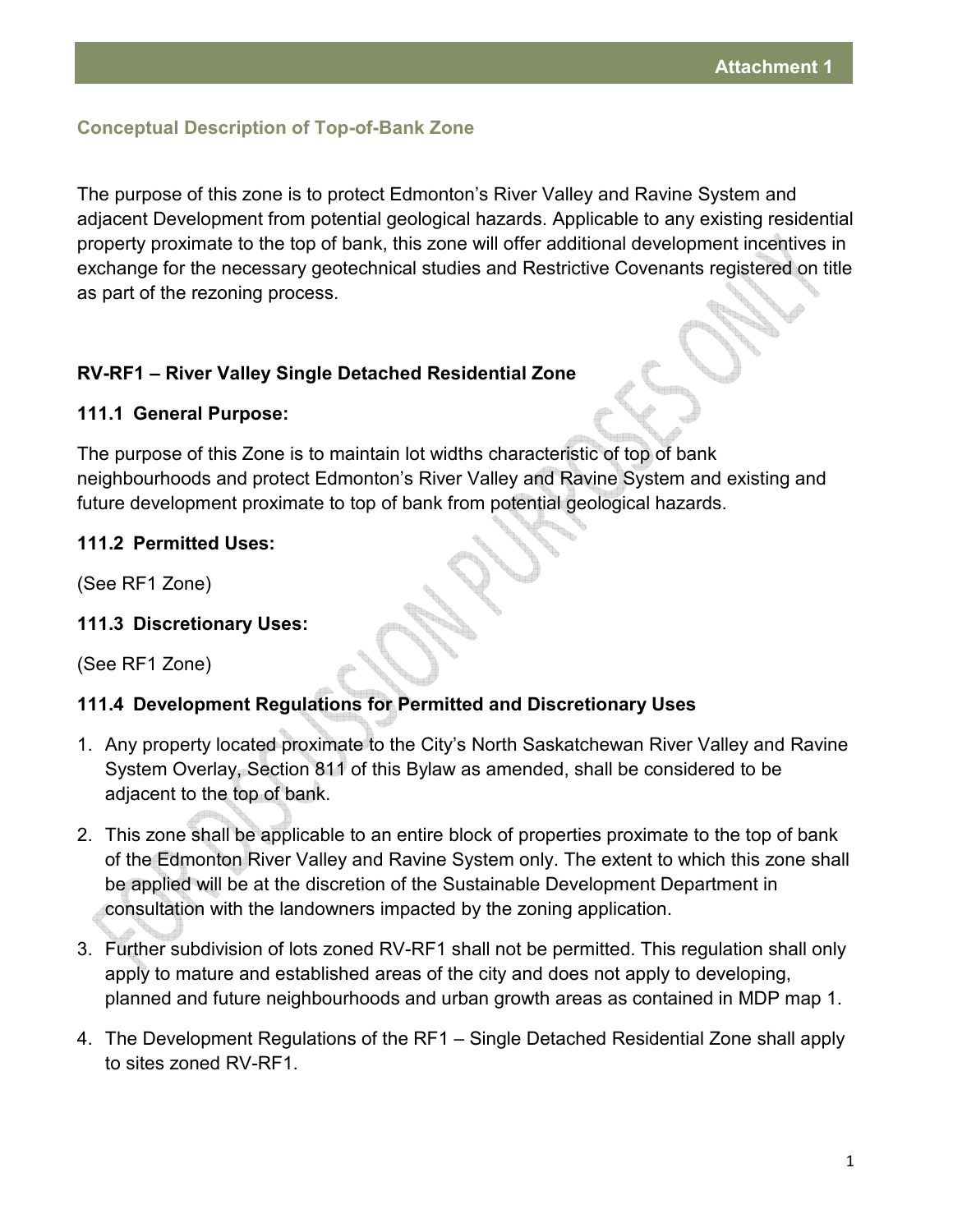- 5. Notwithstanding subsection 111.4.4, the following development regulations may apply:
	- a. Site Coverage may be increased to a maximum of 50% ;
	- b. Maximum height of the zone shall be 12 m; and
	- c. Setbacks may be reduced where necessary to allow for a more optimal placement of buildings than that required within the RF1 Zone in order to protect the top of bank.
- 6. A Development Officer may approve a development within this zone that does not conform to the site regulations of the RF1 Zone, and adheres to the regulations of subsection 111.4.5, as a Class A permit provided the following is adhered to in its entirety:
	- a. That, in addition to what is required for a typical development permit application under Section 13 of this Bylaw, the following information shall be provided to the Development Officer:
		- i. The type of development and the number of dwelling units proposed for the site;
		- ii. A plan showing the location of adjacent buildings and structures indicating the approximate Height and number of Storeys;
	- iii. An Urban Design Context Plan and vicinity map at a minimum scale of 1:500 showing the proposed development and its relationship to on-site and surrounding natural physical features, existing development and other factors affecting the design of the proposed development, and a statement describing how the design of the proposed development has responded to the following:
		- 1. The Uses and amenities of surrounding properties within 100.0 m of the boundaries of the project Site;
		- 2. The physical characteristics and human activity patterns characteristic of the Site, surrounding Land Uses and development;
		- 3. The urban design statements of any Statutory Plan which are applicable to the Site;
		- 4. How the proposed development is contextually appropriate for the surrounding neighbourhood and compatible with adjacent properties, in relation to the type of structure, architectural detailing and finishing materials prevalent in surrounding development; and
		- 5. How the proposed development conforms to the policies of any applicable Statutory Plan.